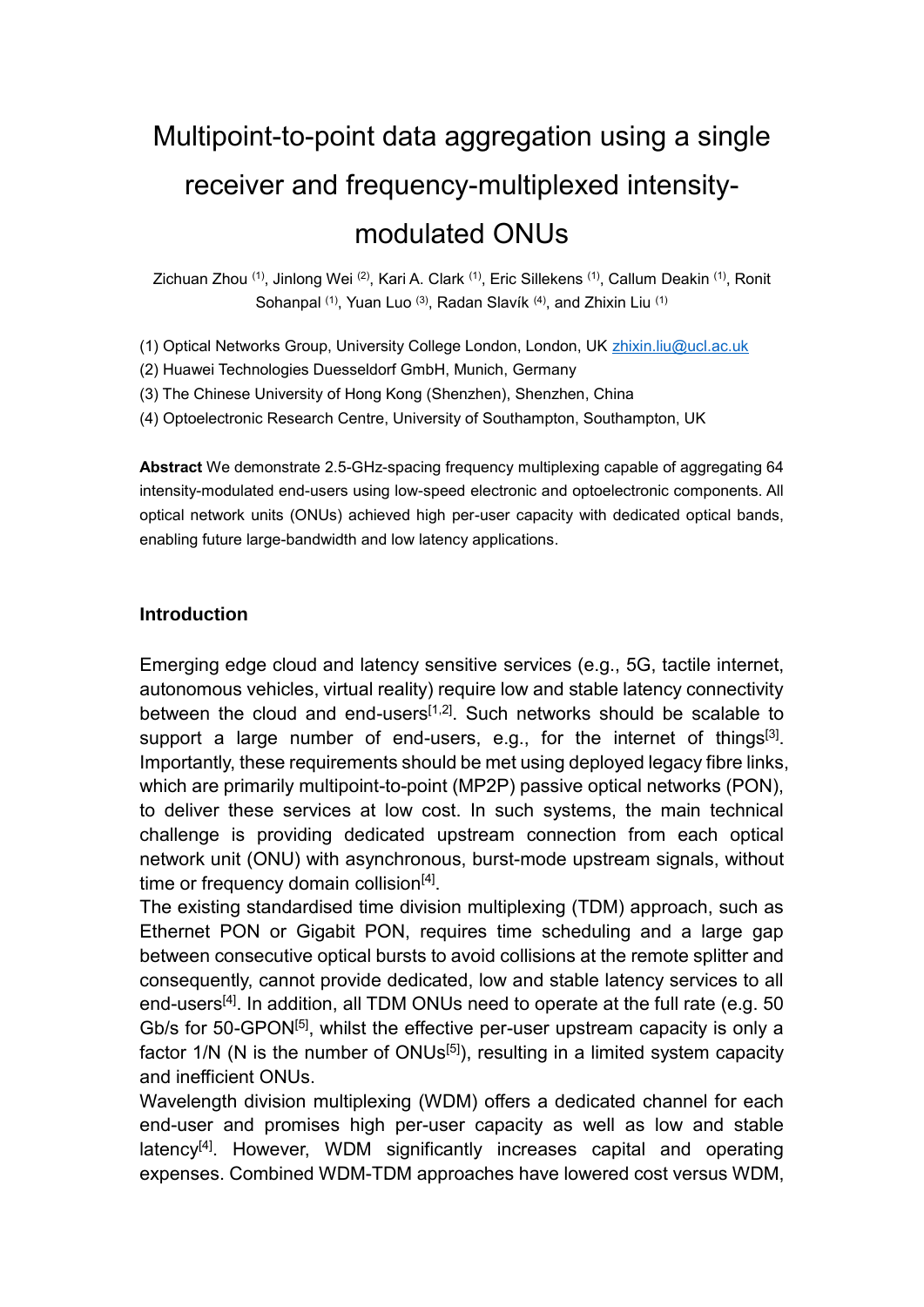but the use of TDM prevents low and stable latency<sup>[6]</sup>.

To provide dedicated frequency channels (and thus low latency) at low cost, multiple ONUs were multiplexed in the frequency domain (FDM) and detected by a single coherent receiver<sup>[7]</sup>. This significantly lowers capital cost<sup>[8]</sup>. Unfortunately, the demonstration of this concept only showed up to four endusers<sup>[7]</sup> and it cannot be scaled economically to support a large number of endusers, as it used expensive external cavity lasers locked to their own individual etalons.

In this work, we propose to address this by enabling low-cost ONUs locked to a frequency comb reference from an optical line terminal (OLT), representing an economical and scalable route to providing dedicated, low-latency frequency multiplexed subcarrier channels at minimal cost. We demonstrate the first 2.5- GHz-spaced frequency division multiplexed (FDM) optical access paradigm using low-cost, colour-less, intensity modulated ONUs with low-bandwidth electronics.

As shown in Fig.1a, all ONU upstream signals in our configuration are passively combined through a remote splitter and are detected simultaneously using a single coherent receiver. The FDM of ONUs is achieved by frequency locking simple ONUs' lasers to different reference comb tones distributed from the optical line terminal (OLT) (Fig.1b), resulting in 2.5-GHz-spaced optically FDM ONU upstream channels (Fig.1c). The ONUs use low-cost single-wavelength lasers of the same model which can be flexibly and stably locked to any of the 64 channels across the 160 GHz (1.2 nm in wavelength) optical bandwidth. Using <2.5 GHz electronics and subcarrier modulation intensity modulation (SCM) only, a per-user upstream data rate of up to 2.144 Gb/s using 4QAM is achieved, corresponding to an aggregated data rate of 137.2 Gb/s (net rate of 128 Gb/s).

## **Experimental Set-up**

Fig. 2a shows the experimental setup. The system consisted of an OLT, a 25 km SMF-28 distributing fibre, a 1:64 remote splitting node and three branches of feeder fibres of 1 km, 4 km and 20 m length to three ONUs. The remote node was emulated using two splitters and a 9-dB-loss optical attenuator (VOA2). The total loss of the 25 km link and the remote splitting was 24 dB.

The OLT used a 30-kHz-linewidth laser emitting a 13 dBm continuous wave (CW) signal at 1550.08 nm as both the local oscillator (LO) for coherent detection of the upstream signals and the seed light for the downstream frequency comb, via a 70:30 splitter. 64 comb lines with 2.5-GHz-spacing were generated by driving a cavity-enhanced modulator with a 2.5-GHz RF signal<sup>[9]</sup>. Subsequently, the comb was amplified by an erbium doped fibre amplifier (EDFA1), scrambled by a polarisation scrambler, and attenuated before being sent to the ONUs as optical frequency references (Fig.3a).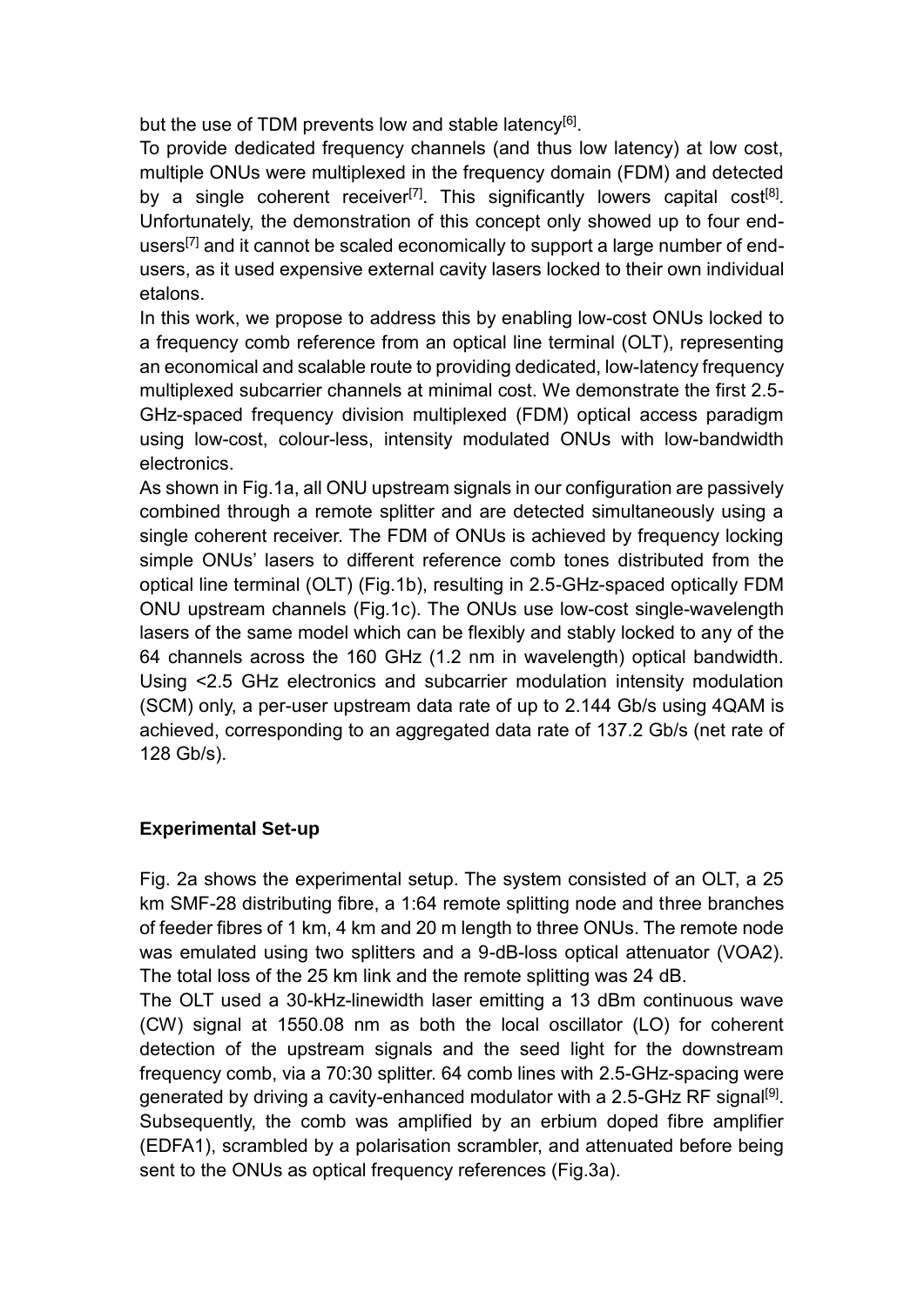The ONUs used the same model of single-wavelength low-cost lasers outputting 8 dBm CW[10]. The CW light was split by a 50:50 coupler and mixed with the downstream frequency comb to generate a beat note corresponding to the frequency difference between the CW and the selected reference tone for feedback frequency locking, using a proportional integral (PI) controller (Fig.2b). In this experiment, the ONU lasers were tuned to the target frequency channels using thermoelectric coolers (TECs). A 13°C temperature range is sufficient to tune the ONUs across the entire 160 GHz range. In practice, the ONUs can be tuned and controlled by the slow loop of the PI controllers for automatic channel selection. We implemented three ONUs and locked them to three neighbouring comb tones (2.5 GHz apart). For performance validation, we tuned the ONUs across the whole 160 GHz range. The upstream ONU signals were generated by modulating an electroabsorption modulator (EAM) driven with 1.072 GBaud SCM-QAM signals, generated using 4.9 GSa/s digital-to-analog converters (DACs). The digital SCM-QAM signals were generated offline using a PRBS sequence of 214-1 length, mapped to QAM symbols, shaped by a root-raisecosine filter with a 0.01 roll-off factor, and upconverted to a carrier frequency of 0.635 GHz to generate real-value SCM-QAM signals (spectrum shown in Fig.2c). 4QAM was used for a per-user data rate of 2.1 Gbit/s. The power of the upstream signals reaching the remote splitter was -3, -5 and -6 dBm for ONU1, ONU2 and ONU3, respectively, due to different losses of the used EAMs and the feeder fibre links.

We employed dummy channels to populate the rest of the upstream channels to emulate the simultaneous transmission and detection of 64 ONUs. The dummy channels were generated by modulating a frequency comb using a Mach-Zehnder modulator (MZM) driven with 1.072 GBaud intensity-modulated SCM-QAM signals with a carrier-signal-to-power ratio of about 14 dB, which is similar to that of the ONUs' outputs. The comb for the dummy channels was tapped from EDFA1 and filtered using a waveshaper, configured to generate a flat comb with a 30 GHz bandwidth notch centred at the ONUs' frequency band. The modulated dummy channels are shown as green lines in Fig.3b.

The combined upstream signals were sent to the OLT, pre-amplified by EDFA3 (noise figure of ~5 dB), then filtered and detected by a 70 GHz bandwidth dualpolarisation coherent receiver. The waveforms were subsequently captured by a 100-GHz-bandwidth 256-GSa/s real-time oscilloscope before performing offline DSP, in which the ONU channels were digitally filtered out for demodulation. No dispersion compensation was required due to the low peruser bandwidth.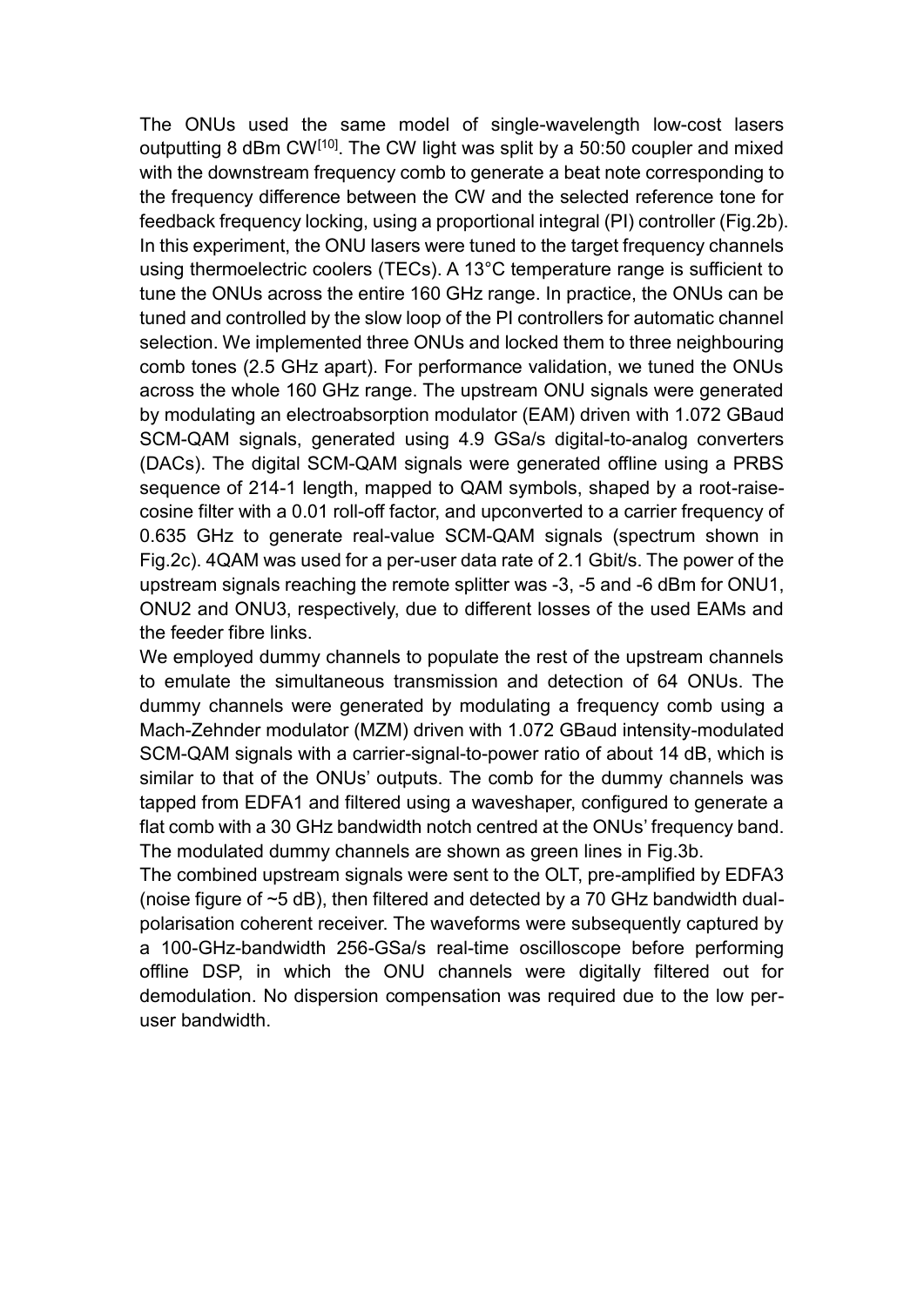#### **Results and discussions**

Fig.4 shows the BER measured with regard to per-channel power for the three tested ONUs when they are locked to neighboring channels at the centre (channel 1-3, closed markers) and the edge (channel 29-31, open markers) of the optical bandwidth. Their frequency offset to centre wavelength (i.e., the LO wavelength), is ∆f = i ×2.5GHz, where i is the channel ID. ONU1 exhibited about 4 dB higher sensitivity than ONU2&3 irrespective of modulation format because the EAM for ONU1 was optimised for 1550 nm, whilst the EAMs for the other two ONUs were optimised for 1545 nm. Considering ONU1, the sensitivities for the formats of SCM-4QAM at the hard-decision forward error correction (HD-FEC) threshold of 4.4e-3 (6.7% overhead<sup>[11]</sup>) and soft-decision threshold of 2e-2 (15.3% overhead $[12]$ ) were -44 and -47 dBm, respectively.

The BER performance across the whole 160 GHz bandwidth was characterized by tuning the three ONUs (locked to neighboring channels) from -80 GHz frequency offset (Ch -32) to 80 GHz (Ch 32). Fig.5 shows the sensitivities of ONU1 over 160 GHz for the SD-FEC and HD-FEC threshold. All 64 channels achieved sub-HD-FEC BER for 4 QAM. The average sensitivities for the HD-FEC and SD-FEC threshold for the SCM-4QAM formats were about -40 and - 44 dBm, respectively. The BER degradation at the edge of the optical band was primarily due to the receiver frequency roll-off. We then calculated the aggregate upstream capacity over the whole bandwidth assuming optimised EAM (ONU1) was used, resulting in raw data rates of 137.2 Gb/s for the SCM-4QAM.

## **Conclusion**

We demonstrated 2.5-GHz-spacing FDM mutlipoint-to-point data aggregation, providing a record high number of end-users with dedicated optical channels, offering low and stable latency compared to TDM. Up to a 137.2 Gb/s aggregate data rate was achieved using a single receiver and intensity-modulated colourless ONUs using low-speed, low-cost electronic and optoelectronic components, promising cost-effective scalability for MP2P connection.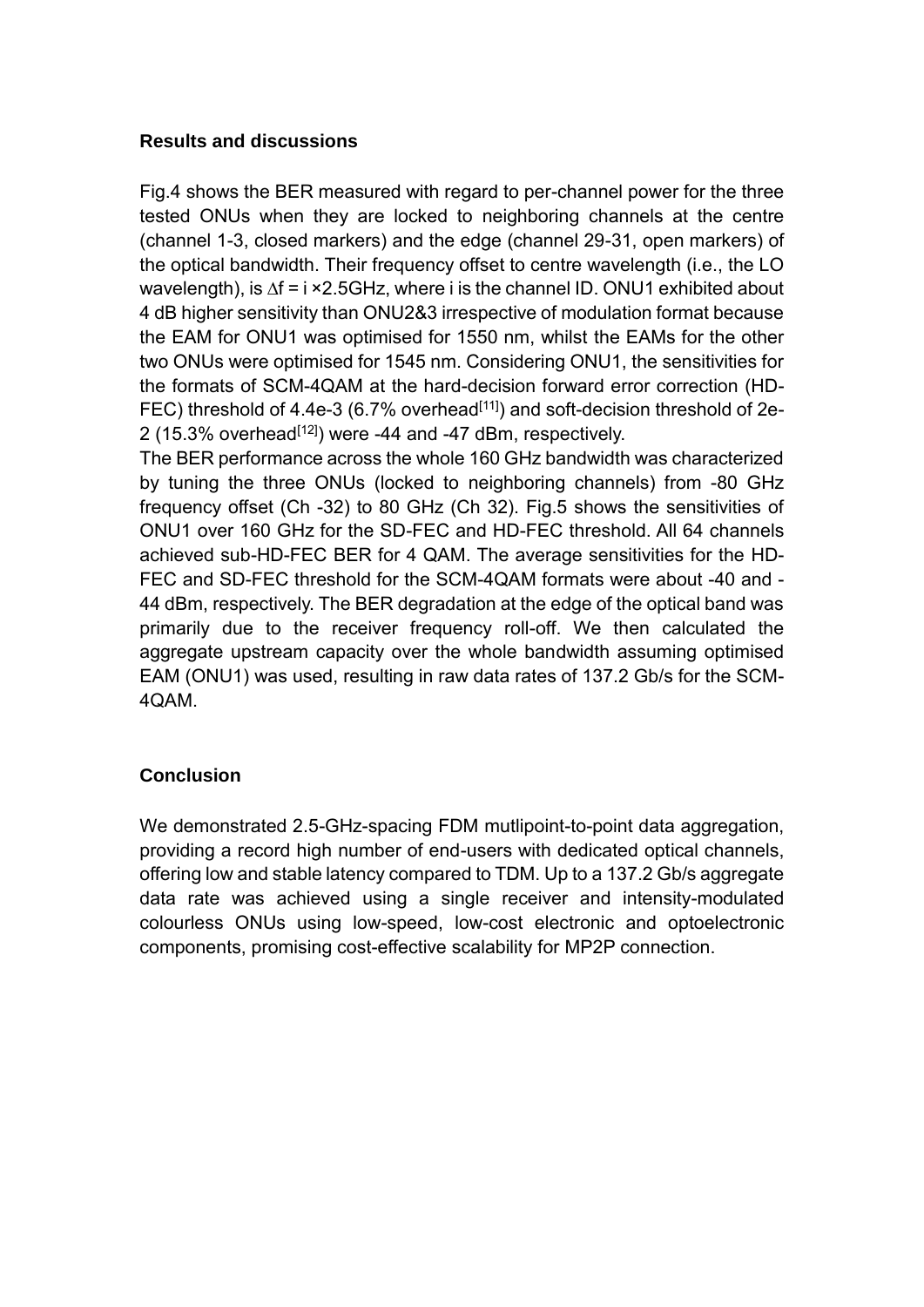

**Fig. 1**: Conceptual diagram of the proposed FDM upstream aggregation: (a) system architecture; (b) frequency comb sent to the ONUs; (c) upstream ONU signals detected by a single coherent receiver.



**Fig. 2**: (a) Experimental setup. Three ONUs were used in this proof-of-concept experiment; the rest of the optical bandwidth was populated using the dummy channels.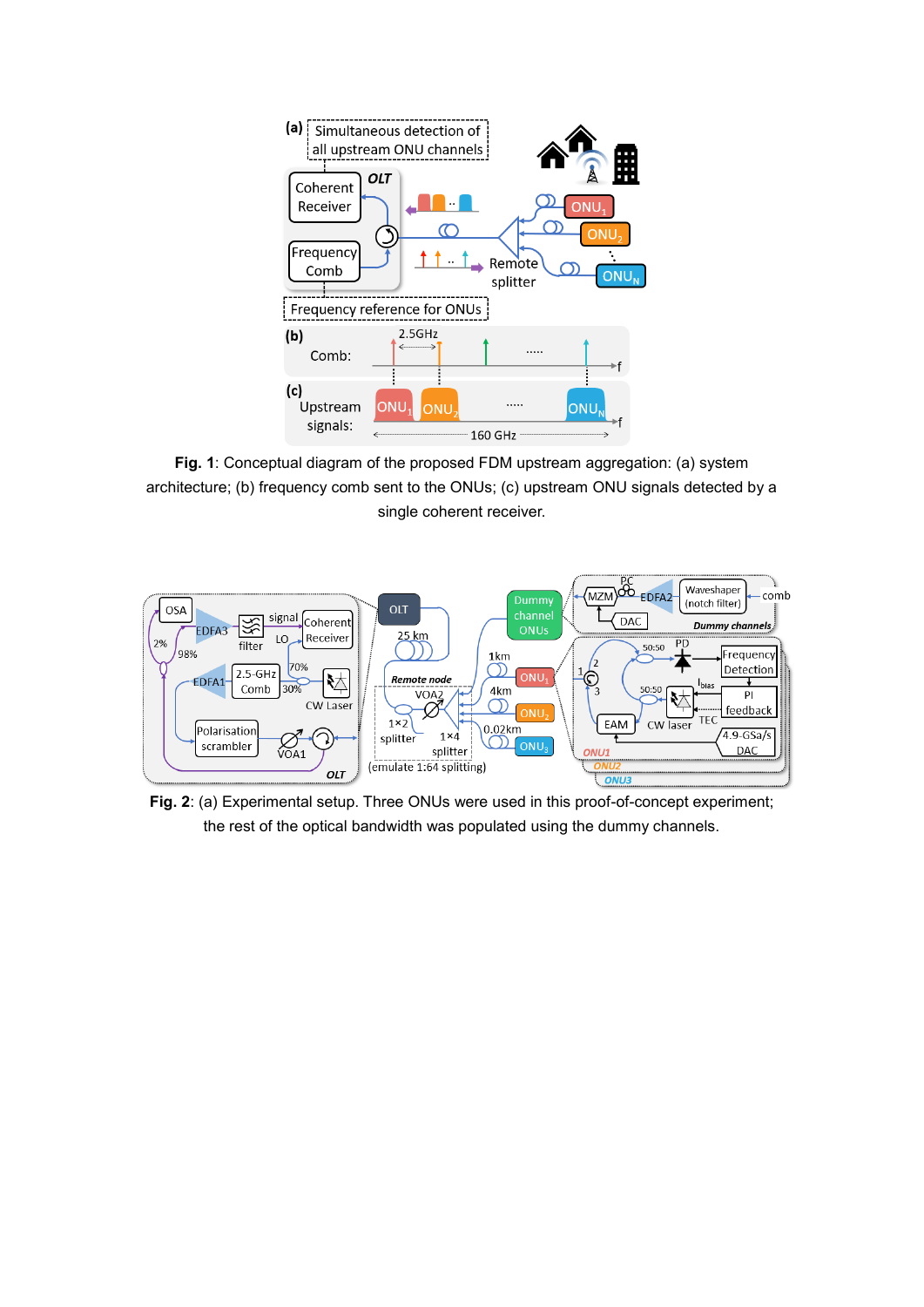

Fig. 3: Optical spectra of (a) frequency comb received at ONUs; (b) upstream ONU signals received at the OLT: red (ONU1 locked at Ch2), orange (ONU2) and blue (ONU3). Green lines show the modulated dummy channels.



Fig. 4: BER sensitivities of the ONUs locked at the centre (solid markers, channel 1-3) and the edge (open markers, channel 29-31) of the receiver bandwidth using SCM-4QAM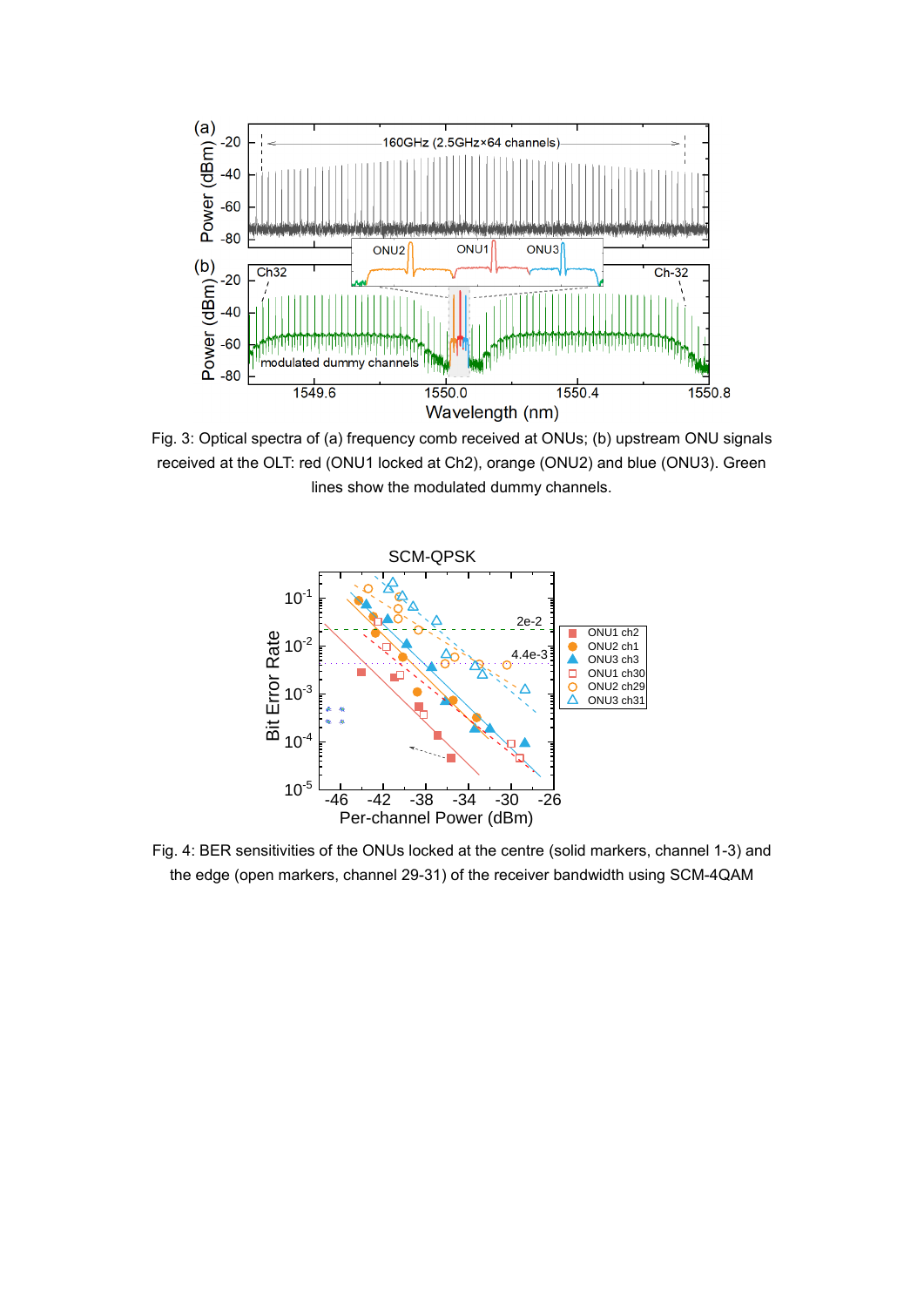

Fig. 5: Upstream power sensitivity for HD-FEC (BER of 4.4e-3) and SD-FEC threshold (BER of 2e-2). Power measured using OSA before the pre-amplifier (EDFA3) of the coherent receiver. The relationship between the channel ID (i) and the frequency offset to centre wavelength is ∆f = i×2.5 GHz.

#### **Reference**

[1] "FSAN standards roadmap 2.0" 2016, Available online https://www.fsan.org/roadmap/.

[2] N. Benzaoui, "Deterministic Latency Networks for 5G Applications", in Proc. European Conference on Optical Communications (ECOC), 2020.

[3] N. Shibata, P. Zhu, K. Nishimura, Y. Yoshida, K. Hayashi, M. Hirota, R. Harada, K. Honda , S. Kaneko , J. Terada, and K. Kitayama, "Time Sensitive Networking for 5G NR Fronthauls and Massive Iot Traffic," J. Lightw. Technol., vol. 39, no.16, pp 5336-5343, 2021.

[4] ITU-T G.989.2, "40-Gigabit-capable passive optical networks 2 (NG-PON2): Physical media dependent (PMD) layer specification", 2014.

[5] D. Zhang, D. Liu, X. Wu, and D. Nesset, "Preoss of ITU-T higher speed passive optical network (50G-PON) standardization", J. Opt. Commun. Netw., vol. 12, no. 10, pp. D11-D108, Oct. 2020.

[6] K. Grobe, and J. P. Elbers, "PON in adolescence: from TDMA to WDM-PON," IEEE Commun. Magzine, vol. 46, no. 1, pp. 26-34, Jan. 2008.

[7] D. Lavery, L. Galdino, Z. Liu, S. Erkılınç, and P. Bayvel,"A 32 × 10 Gb/s OLT using a single ultra-wide bandwidth dual local oscillator coherent receiver," in IEEE Photonics Conf. (IPC) Part II, Orlando, Florida, 2017.

[8] J. Bäck, P. Wright, J. Ambrose, A. Chase, M. Jary, F. Masoud, N. Sugden, G. Wardrop, A. Napoli, J. Pedro, M. Iqbal, A. Lord, D. Welch, "CAPEX Savings Enabled by Point-to-Multipoint Coherent Pluggable Optics Using Digital Subcarrier Multiplexing in Metro Aggregation Networks," 2020 European Conference on Optical Communications (ECOC), Brussels, Belgium, 2020, pp. 1-4

[9] S. Xiao, et al., "Toward a low-jitter 10 GHz pulsed source with an optical frequency comb generator," Opt. Express, vol. 16, no. 12, 2008.

[10] J. O'Carroll, R. Phelan, B. Kelly, D. Byrne, L. P. Barry, and J. O'Gorman, "Wide temperature